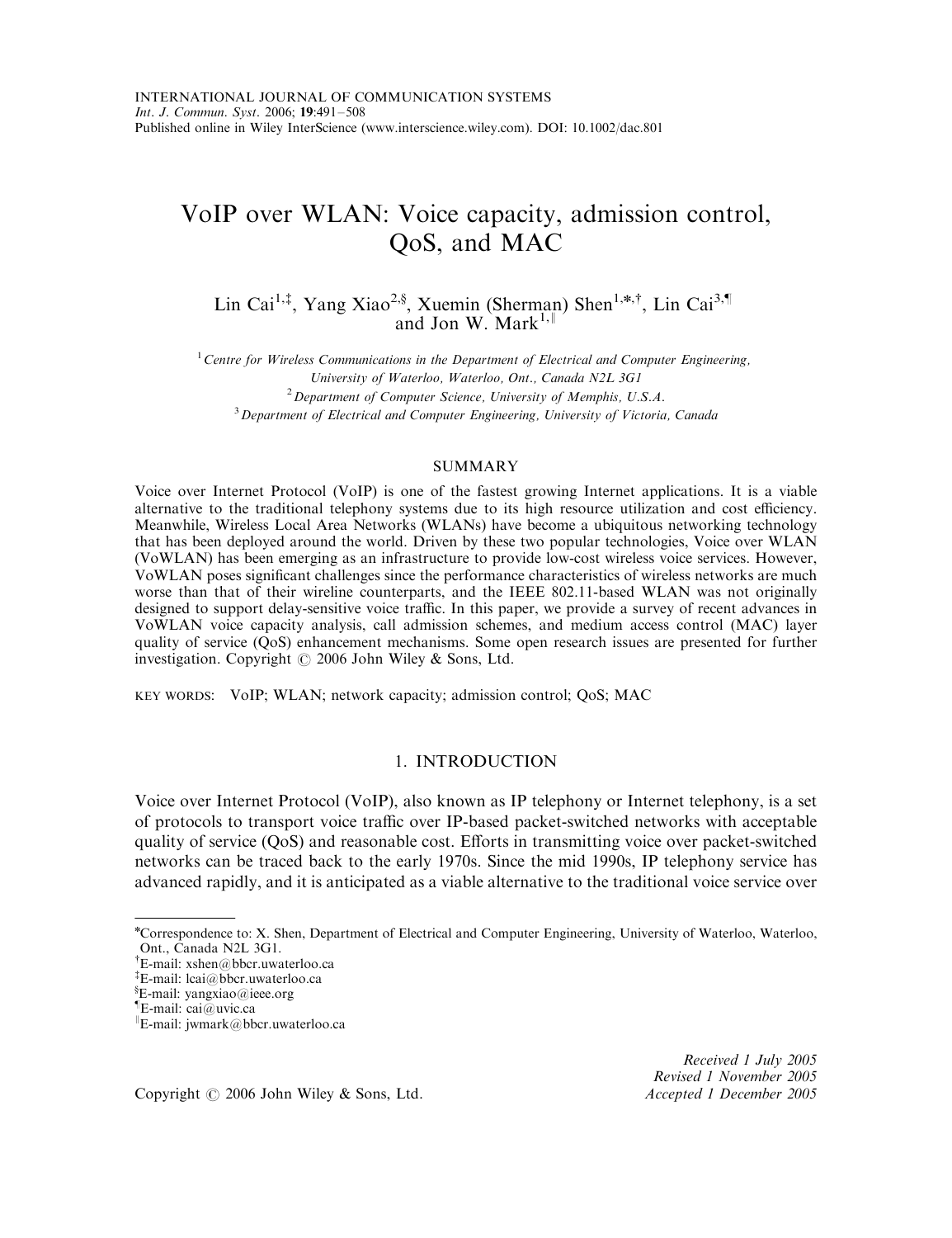public switched telephone networks (PSTN) due to its cost effectiveness. In addition, VoIP can efficiently provide compelling features and services, such as voice mail, voice conferencing, etc., by allowing the integrated transmission of voice and data over the same network. On the other hand, the Wireless Local Area Network (WLAN) becomes popular to support high-data-rate Internet access for users in proximity of an access point (AP). The main advantages of WLAN are its simplicity, flexibility and cost effectiveness. In the past several years, the IEEE 802.11 WLAN has become a ubiquitous networking technology and has been widely deployed around the world. Although most existing WLAN applications are data centric, such as web browsing, file transfer and electronic mail, there is a growing demand for multimedia services over WLANs.

Recently, VoIP over WLAN (Voice over WLAN, VoWLAN) has been emerging as an infrastructure to provide wireless voice service with cost efficiency. Driven by the demand from education, health care, retail, logistics, etc., VoWLAN will experience a dramatic increase in the near future. However, supporting voice traffic over WLANs poses significant challenges since the performance characteristics of the physical and MAC layers are much worse than that of their wireline counterparts. Therefore, the applications of VoWLAN raise several deployment issues concerning the system architecture, network capacity and admission control, QoS provisioning, etc.

In this paper, we first briefly overview the VoIP system and legacy IEEE 802.11 MAC protocol in Section 2. We then present a comprehensive survey on the voice capacity analysis and call admission control in Section 3. Recent advances of QoS enhancement schemes in the MAC layer are summarized in Section 4. Section 5 discusses the emerging vertical handoff and admission control issues for VoWLAN/cellular systems, followed by concluding remarks and open issues in Section 6.

## 2. VoIP AND IEEE 802.11 MAC

### 2.1. VoIP system

We focus on the packet-level VoIP system performance. There are three indispensable VoIP components at the end-systems: codecs, packetizer and playout buffer, as shown in Figure 1. The analogue voice signals are digitized, compressed and then encoded into digital voice streams



Figure 1. VoIP system.

Copyright © 2006 John Wiley & Sons, Ltd. Int. J. Commun. Syst. 2006; 19:491-508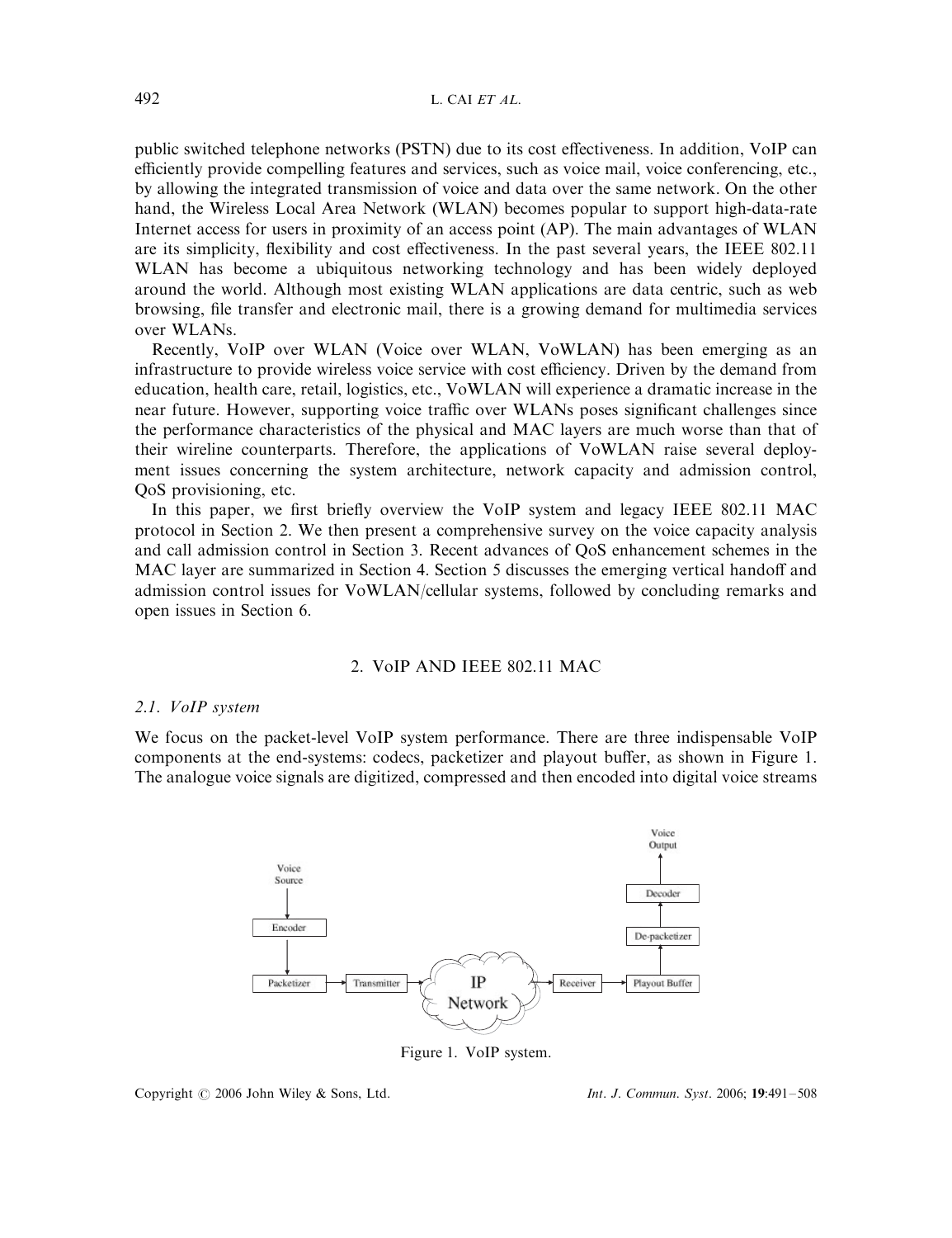| Codec    | Bit Rate<br>(kbps) | Sample Period<br>(ms) | Compression<br>Ratio | Payload<br>(bytes) | Packet/s | $MOS**$ |
|----------|--------------------|-----------------------|----------------------|--------------------|----------|---------|
| G.711    | 64                 | 20                    | 2:1                  | 160                | 50       | 4.1     |
| G.723.1a | 5.3                | 30                    | 8:1                  | 20                 | 33       | 3.65    |
| G.723.1a | 6.3                | 30                    | 7:1                  | 24                 | 33       | 3.9     |
| G.729    |                    | 10                    | 8:1                  | 10                 | $50*$    | 3.7     |

Table I. Attributes of commonly used codecs.

\*For G.729, two frames are combined into one packet; \*\*MOS: mean opinion score.



Figure 2. VoIP protocol stack.

by the codec. Voice codecs are standardized by the International Telecommunication Union—Telecommunication (ITU-T), such as G.711 with the data rate of 64 kbps, G.729 with 8 kbps, G.723.1a with 5.3/6.3 kbps, etc. The main attributes of some commonly used encoding schemes are listed in Table I. The output voice stream then enters the packetizer to generate constant bit rate (CBR) audio packets with RTP(RTCP)/UDP/IP header where RTP and RTCP [1] are Real-time Transport Protocol and Real-Time Control Protocol, respectively, which are designed to support real-time multimedia applications with stringent delay constraint over unreliable User Datagram Protocol (UDP). Besides these, call set-up signalling protocols, such as Session Initiation Protocol (SIP) and H.323, are used for establishing VoIP connections. SIP, defined in RFC 2543 of Internet engineering task force (IETF), is a signalling protocol for Internet applications, e.g. conferencing, telephony, events notification, and instant messaging. H.323 standardized by ITU-T has been especially focused on smooth interworking with the PSTN.

The VoIP protocol stack is illustrated in Figure 2. Voice packets are transmitted over the IP network, and the reverse processes of decoding and depacketizing are accomplished at the receiver. A playout buffer is used by the receiver to smoothen the speech by getting rid of delay jitter. Packets arriving later than the playout time will simply be discarded. Some other components such as voice/silence detector, loss/error concealment and echo canceller, are also included in the system to enhance the functionality and performance of VoIP systems. The major metric to evaluate the user-perceived voice quality is the Mean Opinion Score (MOS),\*\* which is rated on a scale of 1–5.

<sup>\*\*</sup>To determine MOS, a number of listeners rate the quality of test sentences transmitted over the communication system as follows: (1) bad; (2) poor; (3) fair; (4) good; and (5) excellent. The MOS is the arithmetic mean of all the individual scores.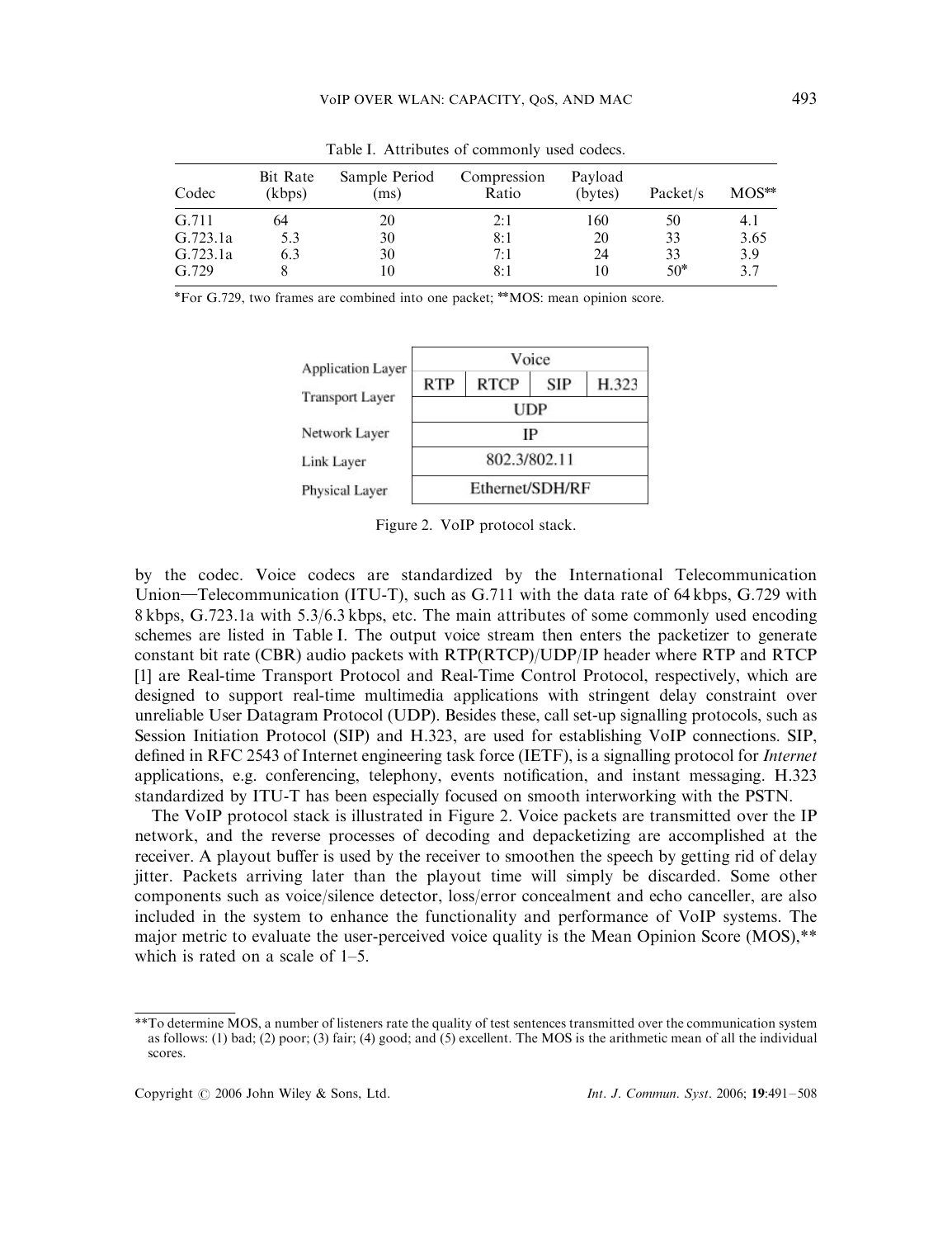### 2.2. IEEE 802.11 MAC

IEEE 802.11 standard supports WLAN in two different modes, infrastructure and ad hoc. In the infrastructure mode, mobile nodes communicate with each other via an AP, while in the *ad hoc* mode, nodes communicate in a peer-to-peer fashion. VoWLAN applications mainly run over the infrastructure-based WLANs. There is a variety of standards defined in the IEEE 802.11 family: the 802.11a operates in the 5 GHz frequency band and can provide up to 54 Mbps raw data rate; the 802.11b can provide up to 11 Mbps raw data rate in the 2.4 GHz frequency band; the 802.11g operates in the same band as that of 802.11b, but can provide raw data rate up to 54 Mbps by using the Orthogonal Frequency Division Multiplexing (OFDM) technology. Currently, 802.11b is the most widely deployed standard worldwide, whereas 802.11g is receiving acceptance because of the high rate and backward compatibility with 802.11b.

The IEEE 802.11 MAC defines two functions, the mandatory distributed co-ordination function (DCF) and the optional point co-ordination function (PCF) [2]. DCF is based on the carrier sense multiple access with collision avoidance (CSMA/CA) mechanism. All stations with frames ready for transmission monitor the shared medium before attempting to transmit. If the medium is sensed busy, the station defers transmission until the medium is sensed idle for a period of time equal to a DCF InterFrame Space (DIFS). After a DIFS medium idle time, the station enters the backoff phase in which it sets a random backoff counter randomly chosen from [0, CW] where CW is the current *contention window* (CW), and (CW+1) is the contention window size. The backoff counter decreases by one for every idle slot and freezes if the channel is busy. In the latter case, the decrement procedure resumes after the channel is sensed idle again for a DIFS. The station transmits the frame when the backoff counter reaches zero. If there is no acknowledgment (ACK) received due to collision or transmission errors, the contention window size, i.e.  $(CW+1)$ , doubles until it reaches the maximum value, and the sender reschedules the transmission according to the aforementioned backoff rule. Following every successful transmission, CW is reset to its initial (minimal) value. The frame is dropped when the retransmission limit is reached. If a frame is received successfully, the receiver transmits an ACK following a Short InterFrame Space (SIFS).

DCF was designed mainly for asynchronous data transmission, without the consideration of delay-sensitive real-time applications. An optional PCF is proposed to provide certain level of QoS based on a polling scheme; during the contention-free period (CFP), the point co-ordinator (PC), usually residing in the AP, maintains a polling list determining the sequence to poll stations.

### 3. VOICE CAPACITY AND ADMISSION CONTROL

### 3.1. Voice capacity of DCF-based WLAN

When designing a VoWLAN system, one of the most important issues is to determine the network voice capacity, in terms of the maximum number of simultaneous voice connections that can be supported in an IEEE 802.11 WLAN, especially for the prominently deployed DCF-based WLANs.

The performance of DCF-based WLANs has been extensively studied in the past decade. It has been shown in Reference [3] that due to the overhead, a theoretical throughput upper bound and delay lower bound exist for the DCF-based WLAN even if the transmission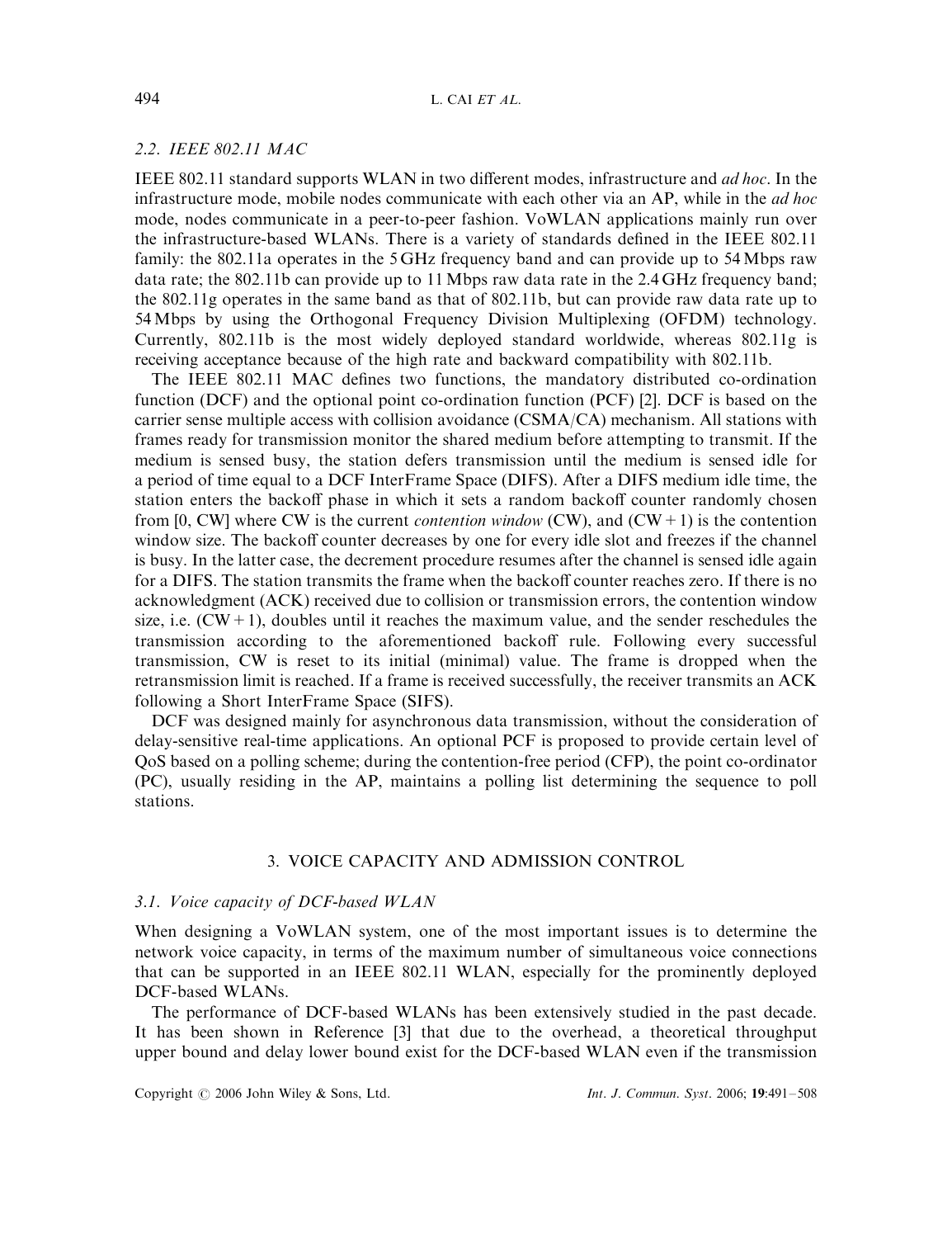rate of mobile stations goes into infinite. Thus, reducing overhead is vital. In the literature, many existing throughput and delay analyses are based on the model that the active mobile stations are saturated, i.e. they always have data to transmit [4]. However, the saturatedstation model is not suitable for voice traffic, which is usually considered as a constant bit rate traffic, or as a variable bit rate traffic if considering the alternating periods of talk spurts and silence [5].

Voice capacity of WLANs has been actively investigated via experiments and analytical models. In Reference [6], the performance and capacity of the legacy IEEE 802.11b DCF-based WLAN delivering voice traffic has been measured, using a testbed consisting of commercially available components. It shows that the 802.11b can support ten voice connections using voice codec G.711, a 10 ms packetization interval, and silence suppression. A measurement experiment with the voice codec G.711 without silence suppression has been carried out in Reference [7], which indicated that only six VoIP connections can be accommodated in an 802.11b WLAN. Chariot, a widely used commercial network analysis tool, was used to estimate the voice capacity in Reference [8] that the 802.11b can support eight to ten G.711 voice connections with 20 ms packetization interval and fourteen to eighteen G.723.1 voice connections with 30 ms packetization interval. The different measurement results show that the silence suppression and packetization interval play an important role on WLAN voice capacity.

On the other hand, analytical models have been proposed in References [9–11] to evaluate the voice capacity of infrastructure, DCF-based WLANs. The analytical results further quantify how the system parameters affect the WLAN voice capacity. The analytical model in Reference [9] considered the header overhead of each layer (e.g. RTP, UDP, IP, MAC and physical layer headers) and the overhead introduced by the MAC protocol, including DIFS, SIFS, ACK, and the random backoff, and simplified the analysis with the assumptions that there are no collisions and all mobile stations take advantage of the backoff time of the AP to fulfil their own backoff requirements. An improved analytical model has been proposed in Reference [10] and a tighter upper bound of voice connections in an 802.11a/b WLAN has been obtained by assuming that there are always two active stations competing for the wireless channel.

A more accurate model has been developed in Reference [11] by considering the details of the CSMA/CA mechanism and the practical AP-bottleneck effect induced by the imbalanced traffic of the AP and mobile stations. Since all traffic to and from the WLAN has to go through the AP, the traffic arrival rate of the AP is the summation of that of all mobile stations. When more voice connections join in the network, the service rates of the AP and mobile stations decrease non-linearly because more collisions may occur. A station is considered unstable when its traffic arrival rate is larger than the frame service rate, and the queue of the station will build up, and thus the voice connection will suffer from excessive delay and packet losses due to buffer overflows. It is pointed out that when the number of voice connections approaches the voice capacity, one more VoIP connection may cause the AP to be unstable, and thus jeopardize the performance of all downlink voice traffic.

The analytical results of the voice capacity with different codecs and packetization intervals are compared in Table II. The results in Reference [11] are tighter than those in References [9, 10] and match well with the simulation and measurement results, because of the accurate modelling of the CSMA/CA mechanism and collision events.

All of the above analytical models assume a constant transmission rate in the WLAN. For the adaptive transmission rate case, the voice capacity of an IEEE 802.11a WLAN was estimated in Reference [12].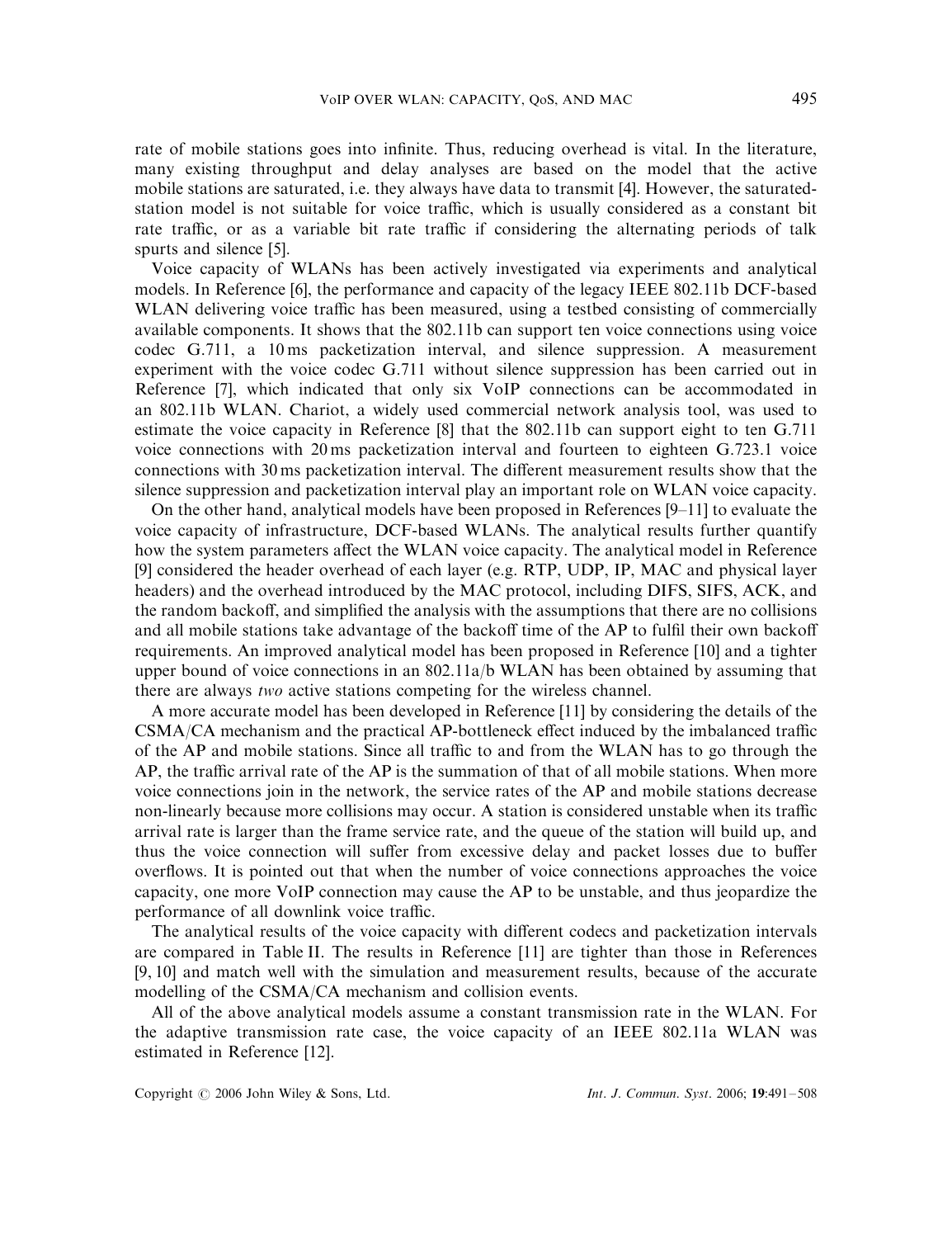|                         | G.711 |      |          | G.729 |      | G.723 |      | iLBC* |     |      |
|-------------------------|-------|------|----------|-------|------|-------|------|-------|-----|------|
| Packet<br>interval (ms) | '11]  | [10] | [9]      | '111  | [10] | [9]   | [11] | [10]  | [9] | [11] |
| 10                      | 6     | 6    | $\sigma$ | 6     |      |       |      |       |     |      |
| 20                      | 11    | 12   | 12       | 13    | 14   | 14    |      |       |     | 12   |
| 30                      | 15    |      | 18       | 19    | 21   | 22    | 19   | 21    | 22  | 18   |
| 40                      | 19    | 21   | 22       | 25    | 28   | 28    |      |       |     |      |
| 50                      | 22    | 25   | 26       | 31    | 34   | 35    |      |       |     |      |
| 60                      | 25    | 28   | 29       | 37    | 41   | 42    | 37   | 42    | 42  |      |

Table II. Comparison of the maximum number of VoIP connections (802.11b).

\*Internet low-bit-rate codec, suitable for robust voice communication over IP.



Figure 3. Conversational speech modelled as four-state Markov chain [14].

Different from the aforementioned models using a CBR voice traffic model, an On–Off traffic model, as specified in the ITU P.59 recommendation [13], was used in Reference [14] to analyse the network capacity of 802.11a/b/g WLANs, as shown in Figure 3. The conversation between two users A and B is modelled as a four-state Markov chain, including (a) A talking B silent, (b) A silent B talking, (c) both talking and (d) both silent; the durations of states are mutually independent and identically distributed (i.i.d.) exponential random variables with means of 854, 854, 226 and 456 ms, respectively. It is obtained that 22 and 102 G.711 connections can be accommodated in an 802.11b and 802.11a WLAN, respectively. In other words, considering the silence intervals in a voice conversation, the voice capacity almost doubles compared to the results with a CBR traffic model.

In summary, for 802.11b WLANs with very limited capacity, since all on-going voice traffic will be jeopardized if the AP becomes unstable, it is suggested to use a tight bound (the voice capacity obtained with the CBR traffic model) to limit the number of voice connections conservatively; on the other hand, when a WLAN can support a large number of voice connections, e.g. an 802.11g WLAN, the On–Off traffic model can be used to fully explore the multiplexing gain.

In addition, the experimental and analytical results reveal that the voice capacity is a function of the system parameters, including transmission rate, voice packet payload length (dependent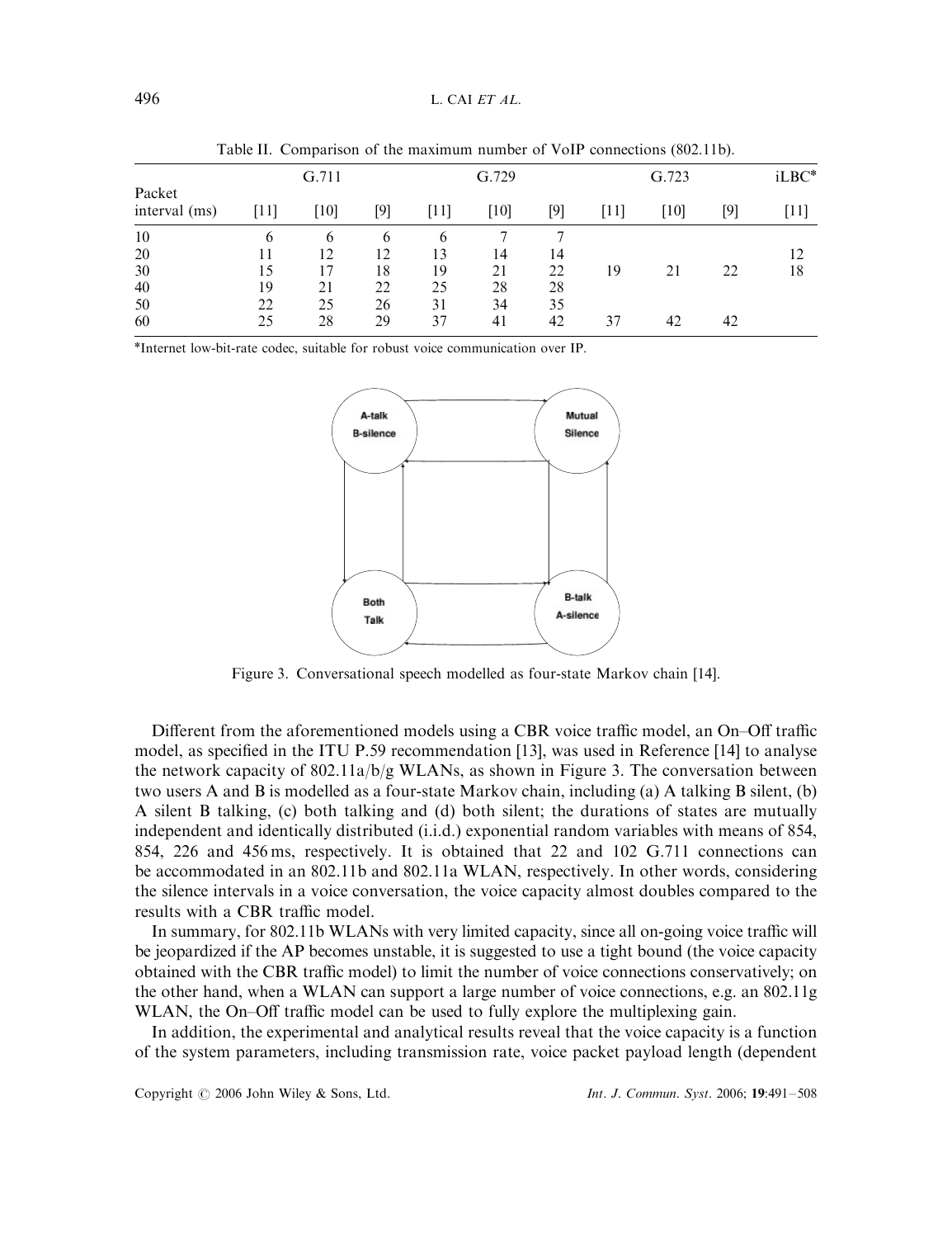on the codec used), and packetization interval. Since the transmission rate is bounded according to the 802.11 standards, two feasible ways to increase the voice capacity are (a) either to enlarge the packetization interval (b) or to choose an efficient voice codec. Due to the large overheads at the MAC and physical layers, voice capacity is affected more by the packetization interval than by the payload length of voice packets. On the other hand, larger packetization interval brings more end-to-end delay, which may degrade the voice quality. There is a trade-off between the delay constraint and the voice capacity.

### 3.2. Admission control

A connection admission control (CAC) mechanism is to decide whether or not a new connection should be admitted into, and supported by, the system. The results in References [7, 11] showed that placing an additional voice that exceeds the capacity of the WLAN will result in unacceptable quality for all ongoing VoIP connections. Therefore, admission control is necessary to maintain the quality for VoWLANs.

For infrastructure-based WLANs, admission control can be implemented at the AP, which can block traffic from any new connections when the current traffic load reaches the network capacity. If the WLAN supports voice traffic only, the voice capacity previously obtained can be applied directly for admission control. However, when the WLAN supports heterogeneous voice and data traffic, how to determine the appropriate admission region to efficiently utilize network resources and guarantee the voice quality is still an open issue.

Due to the difficulty in modelling the data traffic (for both long flows and short flows), and the randomness of the contention-based MAC protocol, most proposed CAC schemes for heterogeneous voice and data services in WLANs are measurement based [15–17]. For instance, in Reference [15], the channel utilization estimation (CUE) was used to perform CAC: if the total amount of current CUE and the CUE for the new voice connection is less than the maximum CUE, the new connection is admitted; if the data traffic can be curtailed, the restrictions for data traffic are calculated and enforced, and then the new voice connections is admitted; otherwise, the new voice connection is blocked.

The effectiveness of measurement-based admission control mechanism largely depends on the accuracy of measurement and the applied admission policies, and the measurement overhead is not negligible. To simplify the process of making admission decision, analysis-based admission control in WLANs requires further investigation.

On the other hand, since transmission control protocol (TCP)-controlled data traffic may aggressively probe for available bandwidth and introduce transient congestion to the network, the quality of voice traffic will be degraded in non-prioritized free contention WLANs. In addition to admission control, voice traffic needs further protection [18]. How to differentiate voice service from best effort data service by enhanced MAC protocol will be discussed in the following section.

# 4. MAC LAYER QoS ENHANCEMENT

VoIP quality is closely related to three factors: packet end-to-end delay, delay jitter (delay variation), and packet loss. A two-way conversation is very sensitive to delay and

Copyright © 2006 John Wiley & Sons, Ltd. Int. J. Commun. Syst. 2006; 19:491-508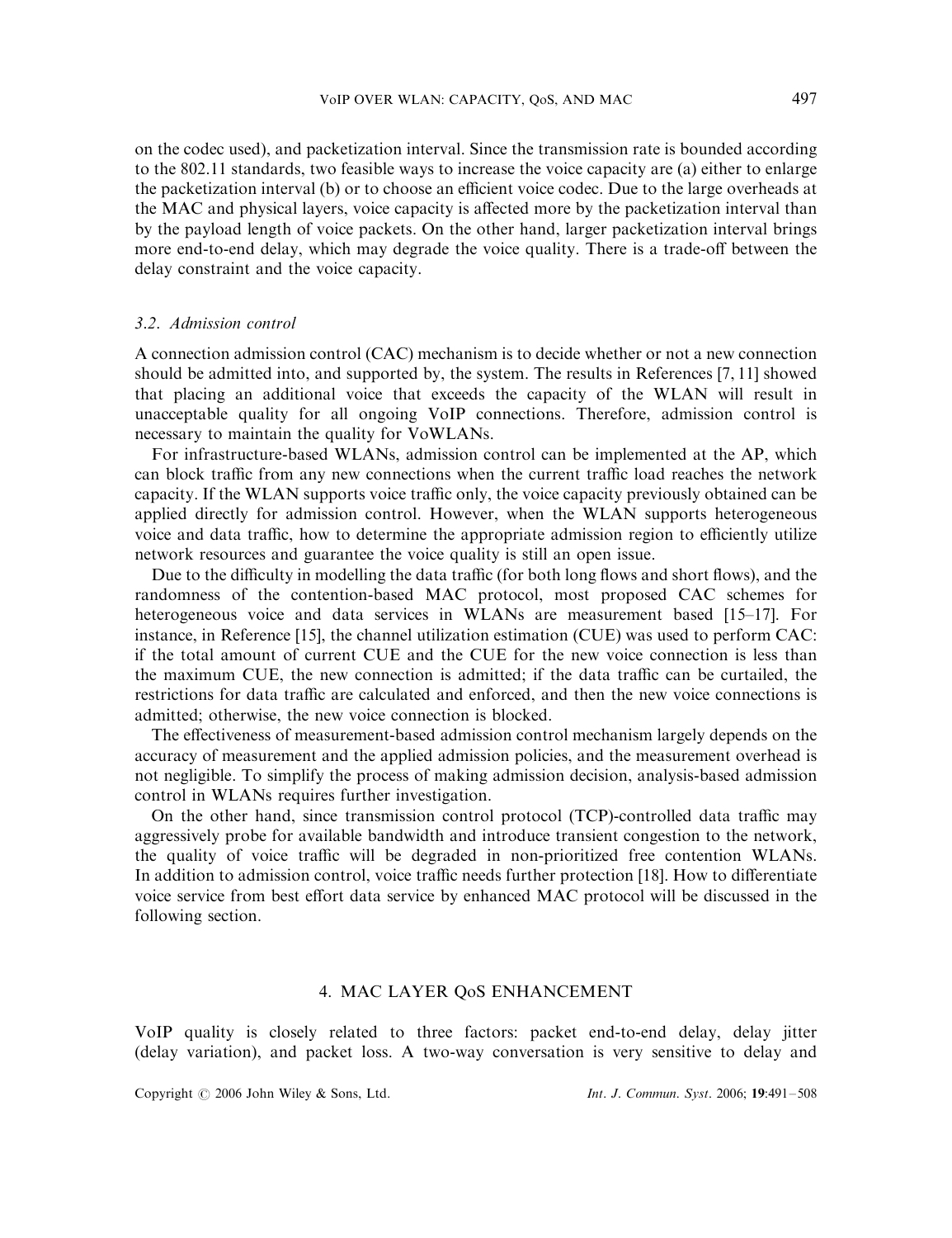delay jitter, but it can tolerate some degree of packet losses, depending on the error-resilience of the codec used.

ITU has recommended that one-way end-to-end delay should be no greater than 150 ms for good voice quality, and up to 400 ms for acceptable voice quality, with an echo canceller [19]. The delay constraint is much more stringent when no echo canceller is adopted, and the end-toend delay should be limited to 25 ms for acceptable quality. For VoWLAN applications, delay includes codec delay, packetization delay, and network delay in both the WLAN and the backbone networks.

Delay jitter, or delay variation, mainly due to network dynamics, has even more negative effects on voice quality than that of delay. Since the WLAN is presumably the bottleneck, delay jitter in the WLAN is the dominant part. With the CBR traffic model for voice, delay jitter is mainly due to the random channel service time, the time duration the network interface has taken to successfully transmit a frame over the WLAN, which is determined by the MAC protocol and the data transmission rate. Delay jitter can be removed by adopting a small playout buffer at the receiver with an efficient playout algorithm [20]. Packets arriving at the receiver later than the playout time will be discarded. The playout buffer size should be carefully chosen; large playout buffer size may introduce additional delay, and small buffer size may result in considerable packet losses.

Packet loss is also a major source of impairment in VoIP systems. According to Shim et al. [21], a voice quality is considered acceptable only when the packet loss rate is less than 2%. There are two sources of packet losses: (1) network packet losses, mainly due to network congestion (router buffer overflow), link failures and rerouting, transmission errors, etc.; and (2) discarded packet losses for packets experienced excessive delay.

To support both voice and data applications over WLANs, it is important to design a MAC protocol with QoS support to voice traffic, implement an appropriate queue management scheme, develop efficient playout buffer algorithms, and increase the transmission rate with a more efficient physical layer protocol, etc. The playout buffer algorithms and physical layer design are out of the range of this paper. Here, we mainly focus on the QoS enhancement mechanisms in the MAC layer.

Whether the IEEE 802.11 MAC can provide desired QoS for voice connections has been extensively investigated. With the legacy 802.11 DCF mode, all stations, including the AP if available, compete for channel access with the same priority. There is no mechanism to assign higher priority to real-time traffic with stringent QoS requirements. In the MAC layer, two main approaches have been proposed to better support real-time applications: the polling-based mechanism and the prioritized contention-based mechanism.

# 4.1. PCF

The optional PCF mode is available in a centrally controlled WLAN, using a polling-based mechanism intended to guarantee delay for real-time applications. In Reference [22], the PCF performance has been studied via simulations and, it is concluded that an echo canceller is necessary since delay cannot be bounded within 25 ms. The relationship between the network capacity and end-to-end delays of voice traffic has been obtained in Reference [23]. With larger inter-poll periods, more voice connections can be accommodated at the expense of increased delay. For example, 26 voice calls with codec rate of 8.5 kbps can be accommodated if the interpoll period is 90 ms and the maximum delay is 303 ms, whereas only 17 calls can be supported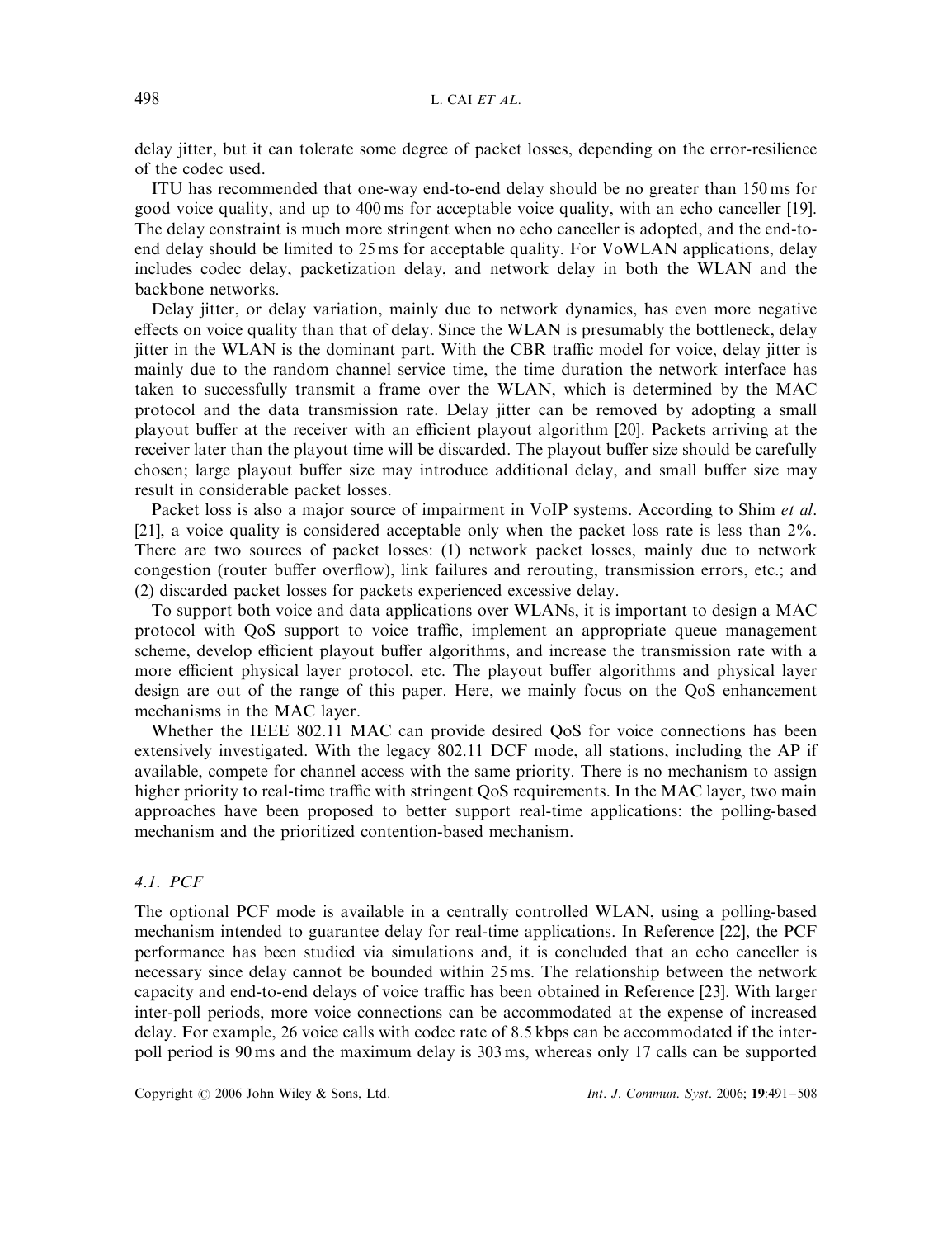

Figure 4. PCF stretch effect.

with the maximum delay of 213 ms if the inter-poll period is 60 ms. Adaptive polling schemes have been proposed in Reference [24] to improve the bandwidth utilization by exploiting the voice traffic characteristics. Compared to the round-robin polling scheme, under high traffic load, the schemes proposed in Reference [24] can achieve better throughput and delay performance by introducing a talk spurt detection algorithm into the system.

PCF is not ideal for real-time traffic due to the following reasons [25]. First, the inefficient or complex centralized polling schemes cannot achieve desired performance when the traffic load increases [26]. There is always a trade-off between the efficiency and complexity of polling schemes: round-robin is simple but may introduce unnecessary polling overheads when the polled stations do not have data to transmit; by considering voice traffic characteristics, the polling scheme in Reference [24] is more efficient at the expense of more complexity. In addition, in the PCF mode, all communications have to go through the PC, which prolongs the delay in WLANs. Second, the incompatible co-operation between the DCF and PCF may cause so-called *stretch effect*, as shown in Figure 4; the contention period (CP) (with the DCF mode) may stretch to the CFP (with the PCF mode) if the last data frame starts transmission at the end of the CP, which leads to unpredictable delays in each CFP. Third, unknown transmission durations of polled stations may introduce uncontrolled delay for other stations. As discussed above, currently, PCF can only provide limited QoS for voice traffic, and thus it is not widely accepted as a good solution for VoWLAN systems.

### 4.2. Differentiated schemes

Service differentiation schemes have been proposed to provide better QoS for multimedia applications in IEEE 802.11 WLANs. Service differentiation can be achieved using priority queue management schemes and/or using different MAC parameters for different classes of traffic.

With priority queue schemes, traffic is classified into different priorities and each class of traffic occupies a separate queue. Within a station, packets buffered in a higher priority queue will be served earlier than those in a lower priority queue. A simple and viable prioritized contention-based approach to enhance the VoIP performance over 802.11 infrastructure-based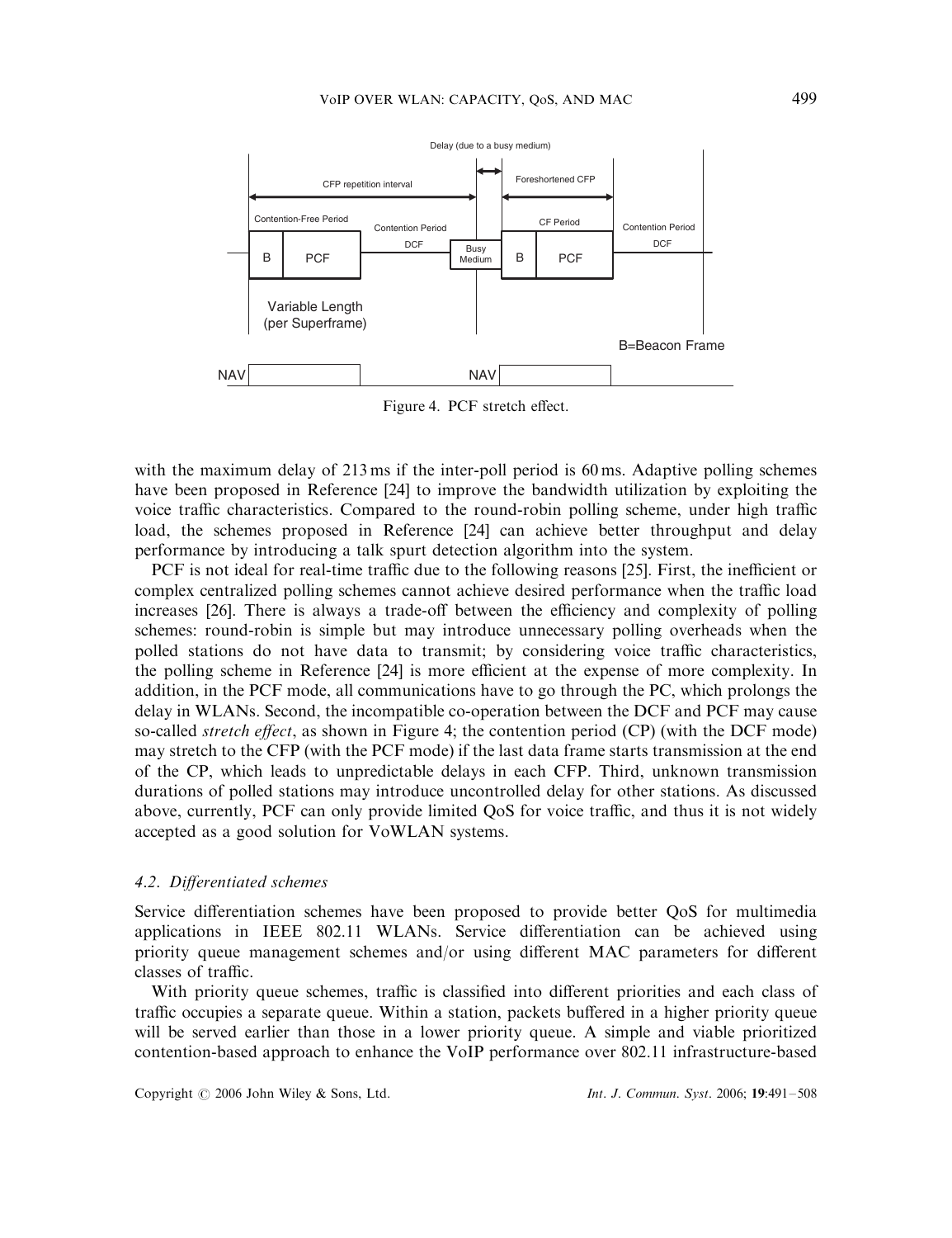WLAN has been presented in Reference [27] by implementing dual queues on the top of the 802.11 MAC controllers. The higher priority queue serves the real-time (RT) traffic, e.g. VoIP traffic, and the lower priority queue serves the non-real-time (NRT) traffic. The dual queues can be easily implemented in the driver of any 802.11 devices. In this way, only software upgrades are needed for 802.11 WLANs to provide certain level of QoS for real-time applications.

A similar but more complicated approach was proposed in Reference [28], which also used software upgrade-based approach with two separate queues for RT and NRT traffic. Instead of using the strict priority queue, it adopted the earliest deadline first (EDF)-scheduling algorithm for RT traffic, and an adaptive traffic smoother to regulate NRT traffic.

It has been demonstrated that the performance of VoIP can be enhanced significantly when VoIP traffic is separated from TCP traffic. The priority queue mechanism is well suitable for WLANs with only voice and data traffic. In a more complicated environment with heterogeneous traffic, such as video, voice, and data (interactive or non-interactive), how to extend the dual-queue approach and assign priorities to different traffic categories is a very challenging issue.

On the other hand, in the MAC layer, when multiple stations compete for transmission, higher priority traffic may use smaller contention window, slower backoff speed, or shorter IFS to obtain higher priority for transmission, and real-time traffic may allow less or no retransmission to reduce delay [28–35]. In Reference [29], for higher priority class traffic, the contention window is chosen from  $[0, 2^{j+1} - 1]$ , and for lower priority class traffic, it is chosen from  $[2^{j+1}, 2^{j+2} - 1]$ , where j is the backoff stage. In Reference [30], the inter-frame spaces (IFS) are differentiated to provide priority access. In Reference [31], priority schemes by differentiating the initial and maximum contention window have been proposed. In Reference [32], three priority schemes have been proposed: static priority scheduling (SPS), prioritized DIFS time mechanism, and prioritized backoff time distribution mechanism (PBTDM). Note that the scheme in Reference [29] is a special case of PBTDM. All these priority schemes have been evaluated by simulations. Analytical studies have also been reported in References [33–35].

However, these service differentiation schemes may not be operated well in heavy-load WLANs. For instance, smaller contention window sizes will result in more channel collisions due to contentions. As a result, higher priority frames may have even lower throughput and higher delay due to more collisions. This problem, referred as *priority inversion* problem, was demonstrated in References [36, 37]. To address this problem, appropriate admission control schemes [38] or adaptive tuning of parameters have been proposed [39]. In conclusion, to support voice traffic over WLANs with QoS guarantee, both admission control and QoS-enhanced MAC are needed.

### 4.3. 802.11e

On the basis of differentiated schemes, the IEEE 802.11e standard, an enhancement of the legacy 802.11, is proposed to offer QoS support for multimedia applications [40, 41].

First, the enhanced DCF (EDCF) is an extension of DCF with four levels of statistical access priority, enabling different traffic categories to be served in different priority queues, as shown in Figure 5. The contention-based channel access function of IEEE 802.11e, EDCF, adopts eight different priorities, which are further mapped into four access categories (AC). Access categories are achieved by differentiating the arbitration inter-frame space (AIFS), the initial contention window size, and the maximum window size.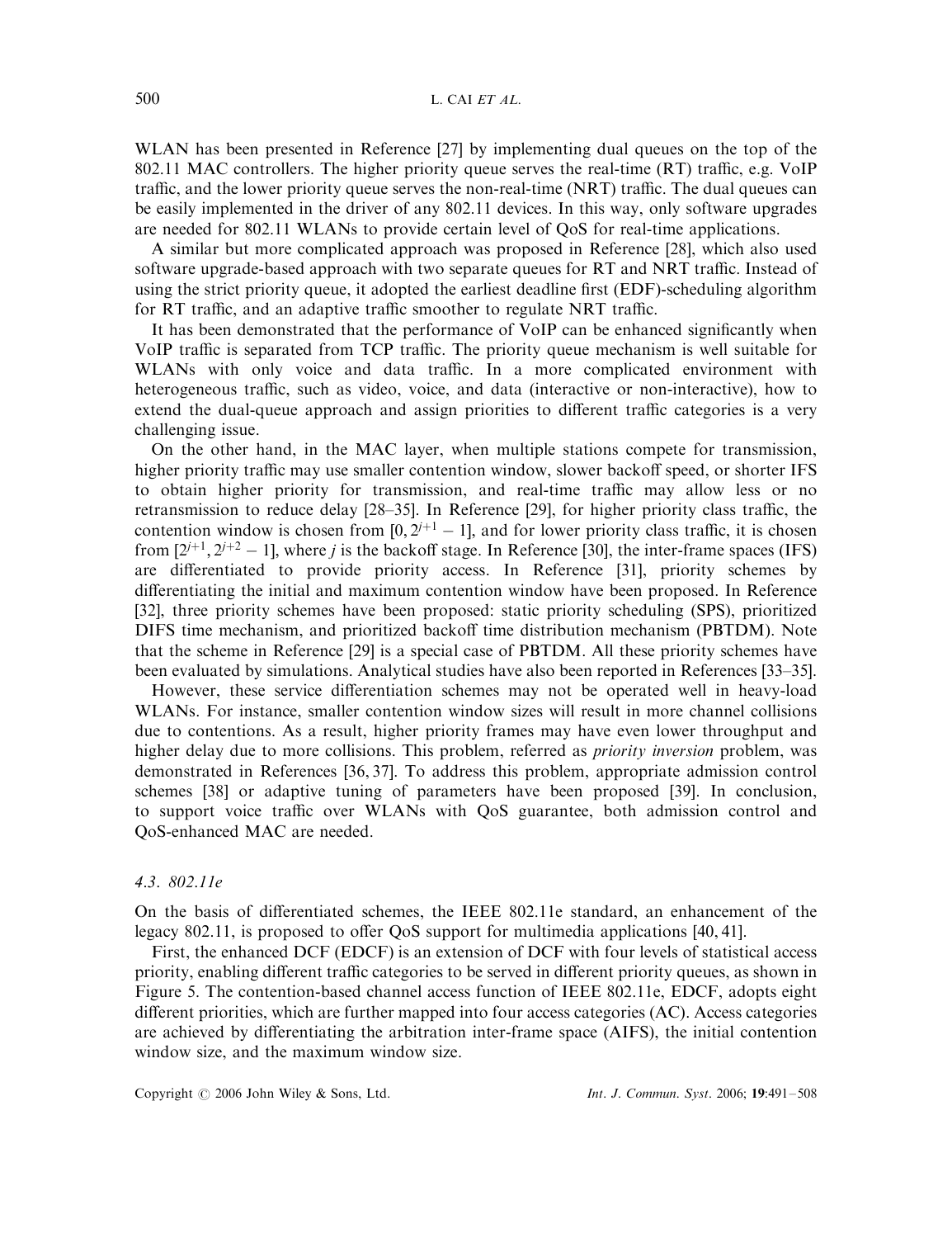

Figure 5. Enhanced distributed Co-ordination function.

With a smaller AIFS or window sizes, the higher priority class of traffic has a better chance to access the wireless medium. Although different priorities are implemented in EDCF, access to the medium is still determined according to the basic CSMA/CA mechanism. Therefore, EDCF is a prioritized contention-based mechanism.

Second, an extension of the PCF option called the hybrid co-ordination function (HCF) is proposed, which negotiates connections between an AP and the mobile stations, along with specifically assigned transmission durations for each frame. HCF also implements priority queue for different traffic categories so that voice traffic always has the highest priority than other traffic. Therefore, HCF is a hybrid of prioritized contention-based and polling-based mechanism for QoS provisioning. Unlike PCF, there is no specific boundary between the CP and CFP in 802.11e. The hybrid co-ordinator (HC) can poll any mobile station on the polling list in both CFP and CP, whereas the PC can only poll stations in CFP.

Third, the direct link protocol (DLC) permits two stations to communicate directly in the infrastructure-based WLAN, which significantly improve the network performance. Fourth, the group ACK mechanism, in which the receiver sends one ACK for a number of data packets received, can also reduce some overhead.

These new features of 802.11e can definitely improve the performance of voice traffic in a WLAN. However, there are still some concerns about the QoS guarantees that the protocol aims to provide. EDCF is a prioritized contention-based mechanism and cannot guarantee that low-priority packets will always wait until all packets with higher priority are transmitted. HCF suffers from the same complexity-efficiency trade-off in polling schemes as PCF does. Due to the complicated QoS provisioning mechanism specified in the protocol, it is very difficult to analyse the network performance of the 802.11e and to find the optimal parameters to achieve the best performance.

For EDCF, the analytical model for backoff-based priority scheme has been developed in Reference [33], which was further improved in References [35, 42]. On the basis of Bianchi's saturated-station model [4], the analytical models for IFS-based priority scheme have been reported in References [43–46]. These models are developed under some assumptions to study protocol performance. However, the assumptions may not be realistic, e.g. saturated-station model or particular data traffic model, and thus the analytical results may not be applicable to real networks. To our best knowledge, no performance analysis of the HCF mode has been reported in the literature. Throughput and delay analysis via analytical models with more realistic assumptions in 802.11e-based WLAN is still an open issue.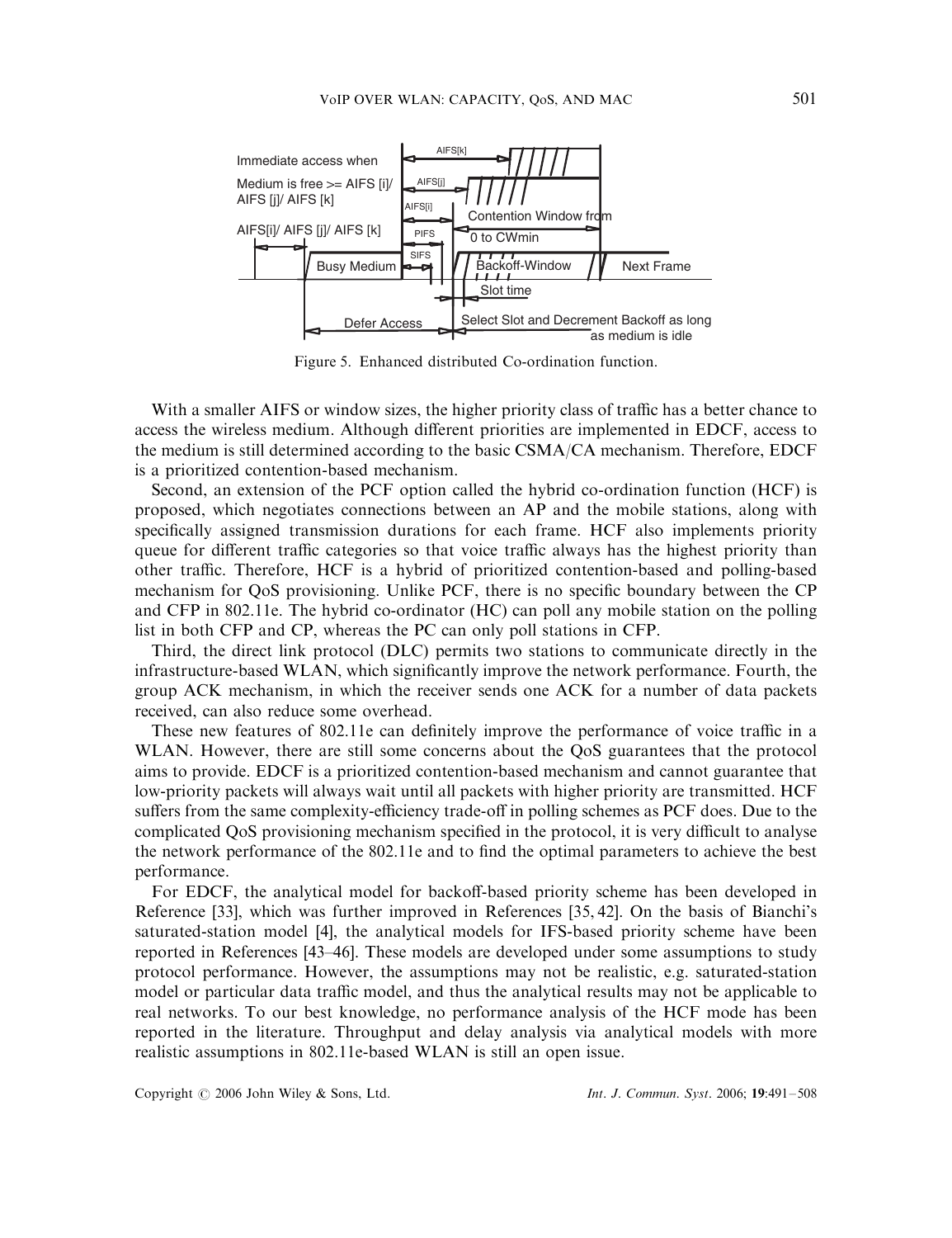The implementation of the 802.11e protocol may be difficult and expensive since the upgrade or replacement of the existing WLANs is hardware based. Another issue is the compatibility. The 802.11e is designed to be backward compatible with the legacy 802.11 protocol. In 802.11e, AIFS is defined as an interval larger than or equal to DIFS. Therefore, the stations using EDCF may receive a lower priority than stations using DCF when they coexist in a WLAN, and this may discourage the deployment of IEEE 802.11e.

# 5. VOICE OVER WLAN/CELLULAR SYSTEMS

The cellular network has been well deployed to provide high-quality voice services for mobile users. It is anticipated that the WLAN is able to be integrated with the cellular network to provide VoIP services and Internet access anywhere, anytime. The WLAN/cellular systems, as shown in Figure 6, can take advantage of the wide coverage and almost universal roaming support of cellular networks and low-cost services in WLANs [47]. WLAN overlays extend the capacity of the cellular networks. How to maintain the voice connection and quality for mobile users in WLAN/cellular systems is a challenging issue.

To support seamless mobility, a large number of mobility management mechanisms in different layers have been proposed: the mobile IP protocol in the network layer [48], the end-toend approach by using dynamic updates to the domain name system (DNS) to track mobile host location [49], or the application layer SIP [50, 51], etc. There is a rich body of literature that addresses mobility management issues in all-IP wireless systems, interested readers can refer to the survey paper [52]. In the following, we focus on two important issues for uninterrupted voice services: handoff and admission control.

### 5.1. Horizontal and Vertical Handoffs

As shown in Figure 6, a horizontal handoff occurs when a mobile user moves between the same type of networks, e.g. from WLAN1 to WLAN2: When a mobile user moves out of the coverage of a WLAN, and connects to the base station (BS) of a radio cell, or vice versa, the procedure is called a vertical handoff.

The procedure of horizontal handoff consists of three stages. First, the mobile user should make the handoff decision according to the received signal strength or other measurements. Second, the mobile user performs layer-2 handoff to another AP. Third, layer-3 handoff is performed to ensure the end-to-end connection if necessary. The layer-2 handoff can further be separated into three steps. First, a mobile user tries to discover the APs by broadcasting probe request frames to collect information from all available APs, or directly collects information of APs from received beacon frames. This step accounts for the most part of the handoff delay. Then, the mobile user is authenticated by the new AP. Finally, the mobile users associate with the new AP and de-associate with the old AP if it receives the positive reply from the new AP. The horizontal handoff has been studied in Reference [53]. It is shown that the latency of horizontal handoff usually takes more than 150 ms.

The vertical handoff is more complicated and takes longer time, depending on how tightly two wireless systems are coupled. In the tight coupling mode, WLANs are connected directly to the 3G core network, and traffic from WLANs goes through the core network to the BS, and vice versa. In the loose coupling mode, both the cellular network and WLANs are connected to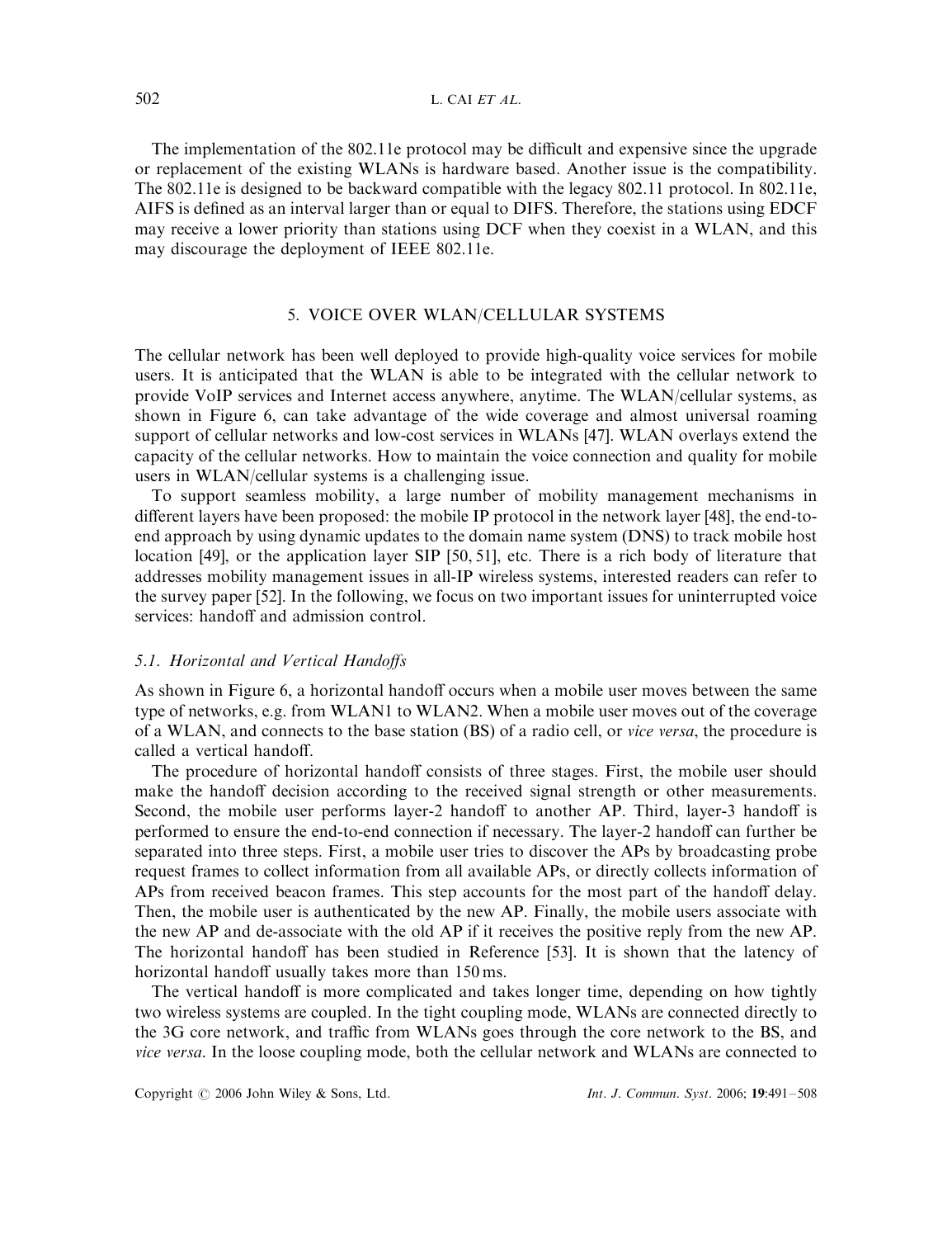

Figure 6. Integrated voice services over WLAN and cellular networks.

the Internet backbone, and data paths of the two networks are independent. As shown in Figure 6, WLAN1 is tightly coupled with the cellular network while WLAN 2 is loosely coupled. The vertical handoff between the loosely coupled General Packet Radio Service (GPRS) system and WLAN takes around 4 s (from WLAN to GPRS) or 7 s (from GPRS to WLAN) [54]. The vertical handoff between the third-generation (3G) cellular system and WLAN takes up to several hundred milliseconds [55, 56], which is still too lengthy to voice connections. Moreover, packets may be dropped by the old AP during the handoff procedure, which degrades, or even disconnects the voice connections during the handoff. Optimized fast handoff scheme has been proposed and analysed in the literature [57, 58]. The proposed scheme uses bicasting technique in which duplicated packets are sent to both air interfaces (cellular network and WLAN) for a short period during the handoff. It is shown in Reference [57] that fast handoff with bicasting technique can significantly reduce the handoff packet losses.

Currently, the 802.11k task group is working on the radio resource management to make efficient use of the WLAN resources. The APs can obtain the RF channel knowledge and make better roaming decisions according to the feedbacks from the mobile users, which can efficiently reduce the handoff latency. In this way, faster and uninterrupted wireless services can be provided. The 802.11k is now in the 'letter ballot' stage and it is unknown when the standard will be finished.

Meanwhile, the 802.11f task group specifies a protocol for the communications between multi-vendor APs, which is also known as the Inter-Access Point Protocol (IAPP). The 802.11f handles the interoperability of multi-vendor APs across a distribution system, and is necessary for fast handoff when a user is roaming among the coverage areas of multi-vendor APs. The 802.11f standard has been published in 2003.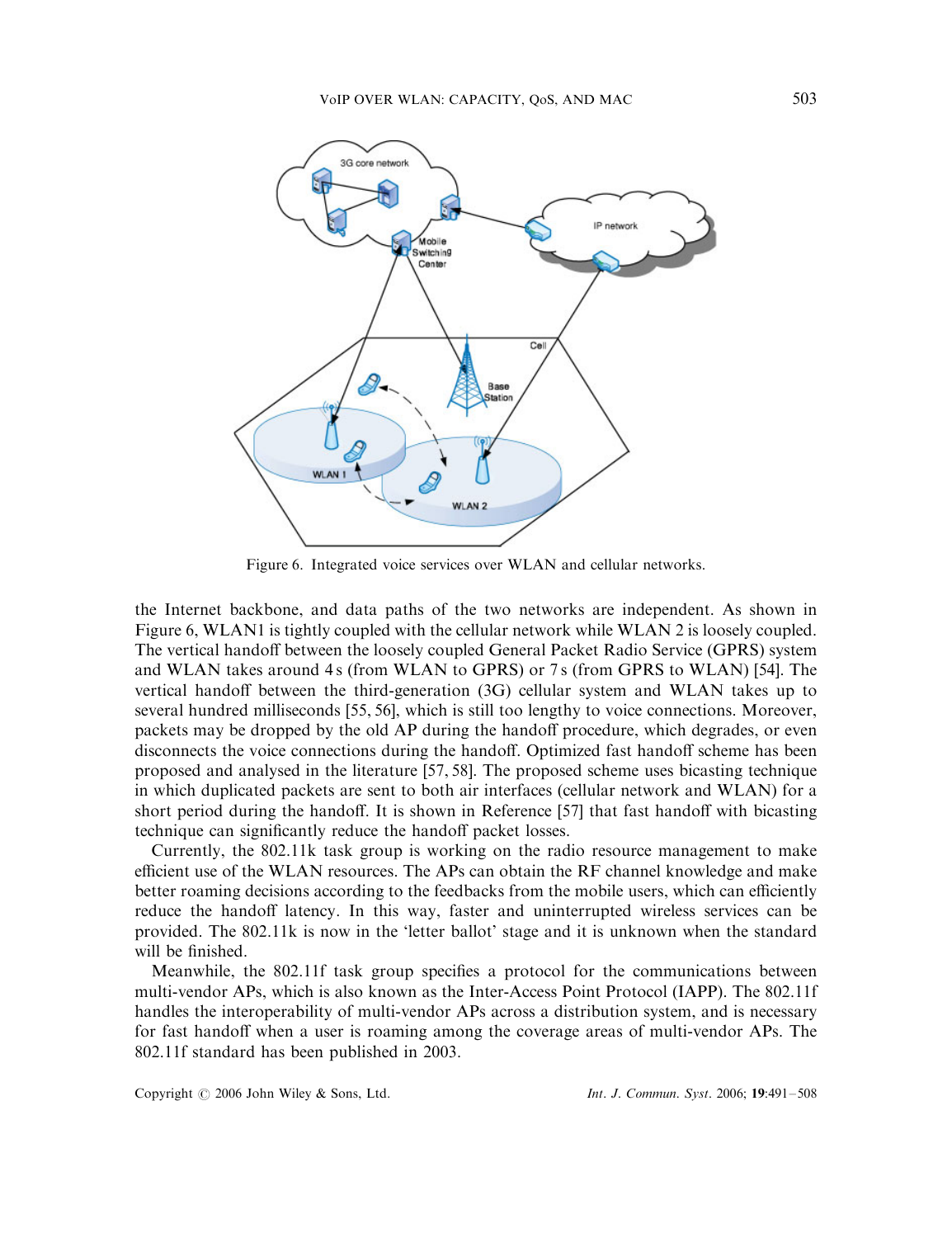On the other hand, the 802.11r task group is recently founded to address fast roaming among APs, although it is argued that the efforts in 802.11f, 802.11k, and 802.11i<sup>††</sup> should be sufficient to solve the roaming problem, and thus 802.11r might not be necessary. Nevertheless, it is expected that by combining these protocols, including 802.11i, 802.11k, 802.11f, and 802.11r, a faster, securer, and seamless handoff of a voice connection between multiple WLANs or between the cellular network and WLANs can be achieved.

Besides the standardization activities in the 802.11 family, end-to-end approaches for seamless roaming and bandwidth aggregation are advocated in the literature, e.g. parallel TCP (pTCP) [59], stream control transmission protocol (SCTP) [60]. As the price of RF transceivers (radios) has fallen dramatically in recent years, the low cost allows multiple radios to be used in the same device. Using a multihomed transport layer protocol, multi-radio-equipped mobile hosts can establish multiple connections through both the WLAN and the cellular system simultaneously, which cannot only mitigate the negative effects during the handoff, but also achieve a higher data rate by aggregating the bandwidth in both wireless access networks.

### 5.2. Admission control

Measurement results showed that the performance of VoWLAN/cellular systems can degrade significantly with the increase of VoIP connections and user mobility [61]. Furthermore, the performance degradation affects all the existing VoIP connections, not just the new connection or the user which undergoes mobility. To guarantee the voice quality and efficiently utilize network resources of WLAN/cellular systems, admission control is necessary.

A general assignment strategy for admission control in wireless overlay networks have been proposed in Reference [62], which is not optimized for WLAN/Cellular interworking. Recently, an admission control strategy has been proposed for WLAN/Cellular systems [47], which considered the distinct characteristics of cellular systems and WLANs, the traffic characteristics of voice and data and their QoS requirements, and the user mobility pattern. With this strategy, the bandwidth of the cellular network can be saved for data traffic when some voice connections are admitted to the WLAN. As such, the traffic load can be effectively balanced between the two networks and the overall resource utilization is highly improved. It is anticipated more research will be conducted in the near future.

# 6. CONCLUSION

In this paper, we have presented an extensive survey on the voice capacity of an IEEE 802.11 based WLAN and the QoS enhancement mechanisms in the MAC layer. Only a limited number of voice connections can be supported in an 802.11 WLAN because of the overhead and the inherent inefficiency of the MAC protocol. Accurate voice capacity estimation is critical for effective and efficient admission control for VoWLAN. When voice and data traffic share the wireless medium, it is important to design a MAC protocol with QoS support, implement appropriate queue management schemes, choose proper voice codecs, and develop efficient playout buffer algorithms to satisfy the stringent QoS requirements of voice traffic. We further study the handoff and admission control issues for voice over WLAN/cellular systems.

 $\hbox{^{\text{++}}}$  The IEEE 802.11i standard is intended to improve WLAN security.

Copyright © 2006 John Wiley & Sons, Ltd. Int. J. Commun. Syst. 2006; 19:491-508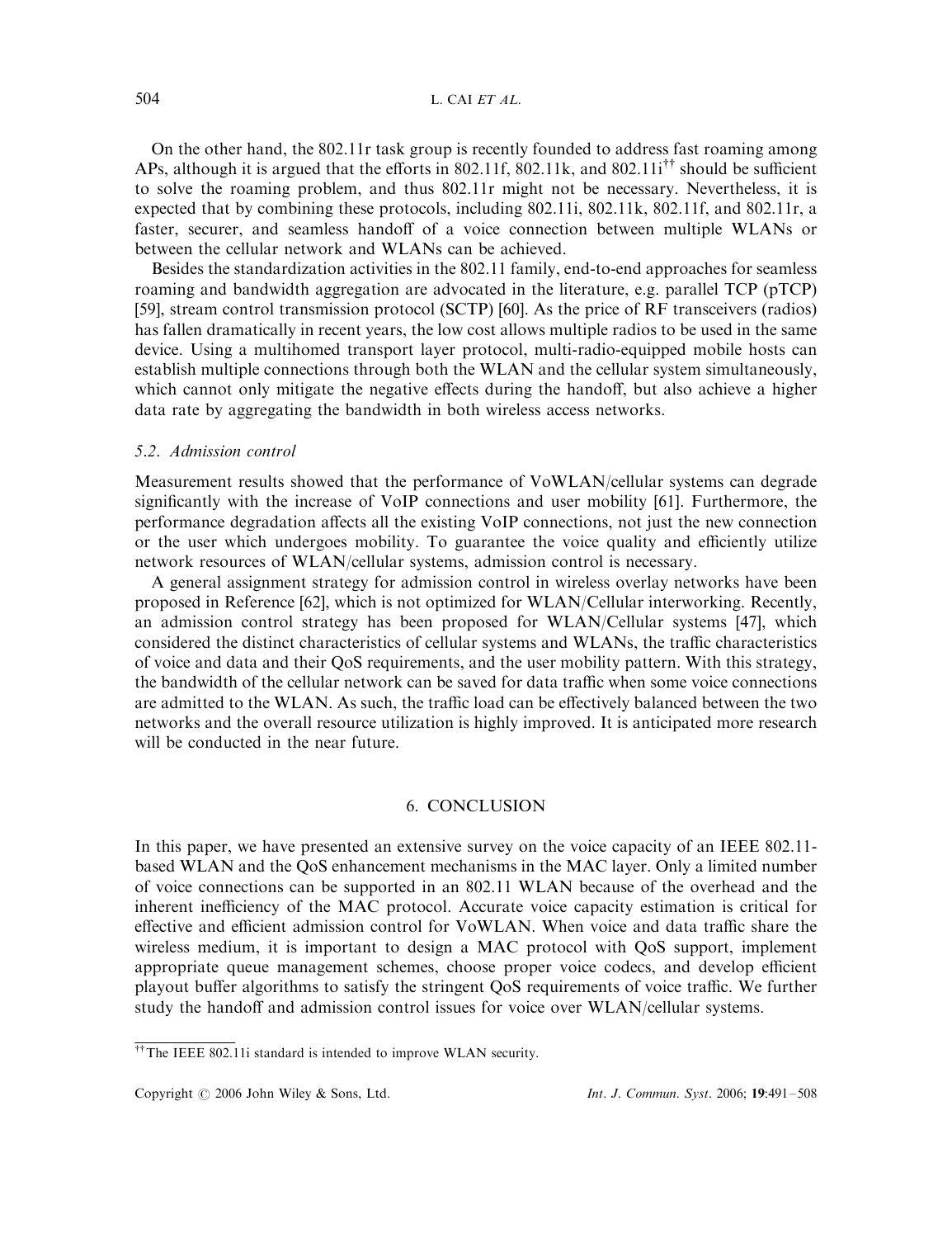It is concluded that VoWLAN is a promising but very challenging technology that needs more efforts to achieve potential success in the future. Some important open issues beckon for further investigation: voice/data capacity analysis for effective admission control, voice performance analysis in QoS-enhanced 802.11e WLANs, admission control and optimal bandwidth aggregation in WLAN/cellular systems, network security and voice performance trade-off, etc.

#### **REFERENCES**

- 1. Schulzrinne H, Casner S, Frederick R, Jacobson V. RTP: a transport protocol for real-time applications. Available in ftp://ftp.ietf.org/rfc/rfc1889.txt, January 1996.
- 2. IEEE 802.11 WG. Part 11: Wireless LAN Medium Access Control (MAC) and Physical Layer (PHY) specification, August 1999.
- 3. Xiao Y, Rosdahl J. Throughput and delay limits of IEEE 802.11. IEEE Communications Letters 2002; 6(8):355–357.
- 4. Bianchi G. Performance analysis of the IEEE 802.11 distributed coordination function. IEEE JSAC 2000; 18(3):535–547.
- 5. Schwartz M. Broadband Integrated Networks. Prentice-Hall: New Jersey, 1996.
- 6. Anjum F et al. Voice performance in WLAN networks—an experimental study. Proceedings of the IEEE Globecom'03, vol. 6, San Francisco, CA, U.S.A., December 2003; 3504–3508.
- 7. Garg S, Kappes M. An experimental study of throughput for UDP and VoIP traffic in IEEE 802.11b networks. Proceedings of the IEEE WCNC'03, vol. 3, New Orleans, LA, U.S.A., March 2003; 1748-1753.
- 8. Patel T, Ogale V, Baek S, Cui N, Park R. Capacity estimation of VoIP channels on wireless networks. Available in http://www.ece.utexas.edu/~wireless/EE381K11\_Spring03/projects/11.3.pdf, 2003.
- 9. Hole DP, Tobagi FA. Capacity of an IEEE 802.11b wireless LAN supporting VoIP. Proceedings of the IEEE ICC'04, vol. 1, Madison, WI, U.S.A., June 2004; 196–201.
- 10. Garg S, Kappes M. Can I add a VoIP call? Proceedings of the IEEE ICC'03, vol. 2, Seattle, WA, U.S.A., May 2003; 779–783.
- 11. Cai L, Shen X, Mark JW, Cai L, Xiao Y. Voice capacity analysis of WLAN with imbalanced traffic. Proceedings of Qshine'05, Orlando, FL, U.S.A., August 2005.
- 12. Smavatkul N, Chen Y, Emeott S. Voice capacity evaluation of IEEE 802.11a with automatic rate selection. Proceedings of the IEEE Globecom'03, vol. 1, San Francisco, CA, U.S.A., December 2003; 518–522.
- 13. ITU. Artificial conversational speech, March 1993.
- 14. Medepalli K, Gopalakrishnan P, Kodama T. Voice capacity of IEEE 802.11b, 802.11a and 802.11g wireless LANs. Proceedings of the IEEE Globecom'04, vol. 3, Dallas, TX, U.S.A., November 2004; 1549–1553.
- 15. Garg S, Kappes M. Admission control for VoIP traffic in IEEE 802.11 networks. Proceedings of the IEEE Globecom'03, San Francisco, CA, U.S.A., December 2003; 3514–3518.
- 16. Xiao Y, Li H. Voice and video transmissions with global data parameter control for the IEEE 802.11e enhance distributed channel access. IEEE Transactions on Parallel and Distributed Systems 2004; 15(11):1041-1053.
- 17. Xiao Y, Li H. Local data control and admission control for ad hoc wireless networks. IEEE Transactions on Vehicular Technology 2004; 53(5):1558–1572.
- 18. Xiao Y, Li H, Choi S. Protection and guarantee for voice and video traffic in IEEE 802.11e wireless LANs. Proceedings of the IEEE Infocom'04. Hong Kong, China, March 2004; 2153–2163.
- 19. ITU-T. General characteristics of international telephone connections and international telephone circuits one-way transmission time, February 1996.
- 20. Pinto J, Christensen KJ. An algorithm for playout of packet voice based on adaptive adjustment of talkspurt silence periods. Proceedings of the IEEE 24th Conference on Local Computer Networks, 1999; 224–231.
- 21. Shim C, Xie L, Zhang B, Sloane C. How delay and packet loss impact voice quality in VoIP. Technical Report, Qovia, Inc., December 2003.
- 22. Crow BP, Widjaja I, Kim JG, Sakai PT. Investigation of the IEEE 802.11 medium access control (MAC) sublayer functions. Proceedings of the IEEE Infocom'97, vol. 13, Kobe, Japan, April 1997; 126–133.
- 23. Veeraraphavan M, Cocker N, Moors T. Support of voice services in IEEE 802.11 wireless LANs. Proceedings of the IEEE Infocom'01, vol. 1. Anchorage, Alaska, April 2001; 448–497.
- 24. Kim Y, Suh Y. Adaptive polling MAC schemes for IEEE 802.11 wireless LANs supporting voice-over-IP services. Wireless Communication and Mobile Computing 2004; 4:903–916.
- 25. Ni Q, Romdhani L, Turletti T. A survey of QoS enhancements for IEEE 802.11 wireless LAN. Wiley Journal of Wireless Communication and Mobile Computing (JWCMC) 2004; 4(5):547–566.
- 26. Lindgren A, Almquist A, Schelen O. Evaluation of quality of service schemes for IEEE 802.11 wireless LANs. Proceedings of the LCN'01, Colmar, France, November 2001.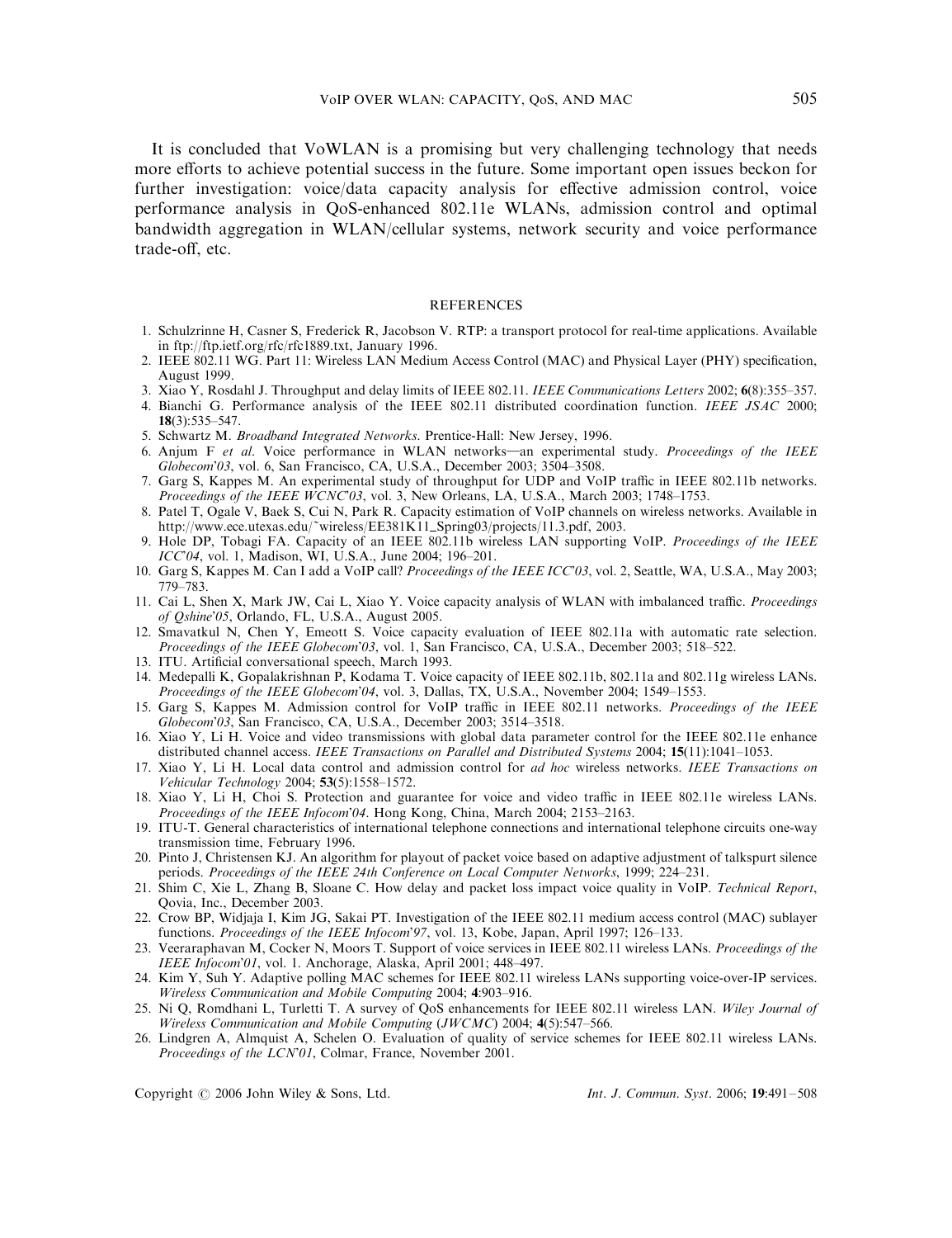- 27. Yu J, Choi S, Lee J. Enhancement of VoIP over IEEE 802.11 WLAN via dual queue strategy. Proceedings of the IEEE ICC'04. Paris, France, June 2004; 3706–3711.
- 28. Jain A, Qiao D, Shin K. RT-WLAN: A soft real-time extension to the ORiNoco linux device driver. Proceedings of the IEEE PIMRC'03. Beijing, China, September 2003; 1434–1440.
- 29. Deng DJ, Chang RS. A priority scheme for IEEE 802.11 DCF access method. IEICE Transactions on Communications 1999; E82-B(1):96–102.
- 30. Aad I, Castelluccia C. Differentiation mechanisms for IEEE 802.11. Proceedings of IEEE Infocom'01, Anchorage, AK, U.S.A., 2001; 22–26.
- 31. Veres A, Campbell AT, Barry M, Sun L-H. Supporting service differentiation in wireless packet networks using distributed control. IEEE JSAC, Washigton, DC, U.S.A., 2001;  $19(10):2081-2093$ .
- 32. Pallot X, Miller LE. Implementing message priority policies over an 802.11 based mobile ad hoc network. Proceedings of IEEE MILCOM'01, Washington, DC, U.S.A., 2001; 860-864.
- 33. Xiao Y. A simple and effective priority scheme for IEEE 802.11. IEEE Communications Letters 2003; 7(2): 70–72.
- 34. Xiao Y, Pan Y. Differentiation, QoS Guarantee, and optimization for real-time traffic over one-hop ad hoc networks. IEEE Transactions on Parallel and Distributed Systems 2005; 16(65):538–549.
- 35. Xiao Y. Performance analysis of priority schemes for IEEE 802.11 and IEEE 802.11e wireless LANs. IEEE Transactions on Wireless Communications 2005; 4(4):1506–1515.
- 36. Ramos N, Panigrahi D, Dey S. Quality of service provisioning in 802.11e networks: Challenges, approaches, and future directions. IEEE Network 2005; 19(4):14-20.
- 37. Malli M, Ni Q, Turletti T, Barakat C. Adaptive fair channel allocation for QoS enhancement in IEEE 802.11 wireless LANs. Proceedings of the IEEE ICC 2004, Madison, WI, U.S.A., June 2004; 3470–3475.
- 38. Gao D, Cai J, Ngan K. Admission control in IEEE 802.11e wireless LANs. IEEE Network 2005; 19(4):6–13.
- 39. Romdhani L, Ni Q, Turletti T. Adaptive EDCF: enhanced service differentiation for IEEE 802.11 wireless ad hoc networks. Proceedings of the IEEE WCNC'03, New Orleans, LA, U.S.A., March 2003; 1373–1378.
- 40. IEEE 802.11 WG. Wireless Medium Access Control (MAC) and Physical Layer (PHY) specifications: MAC enhancements for quality of service (QoS), July 2003.
- 41. Xiao Y. IEEE 802.11e: QoS provisioning at the MAC layer. IEEE Wireless Communication 2004; 11(3):72–79.
- 42. Xiao Y. An analysis for differentiated services in IEEE 802.11 and IEEE 802.11e wireless LANs. Proceedings of IEEE ICDCS'04, Tokyo, Japan, 2004; 32–39.
- 43. Xiao Y. Enhanced DCF of IEEE 802.11e to support QoS. Proceedings of IEEE WCNC 2003, New Orleans, LA, U.S.A., March 2003; 1291–1296.
- 44. Bianchi G, Tinnirello I. Analysis of priority mechanisms based on differentiated inter frame spacing in CSMA-CA. Proceedings of IEEE VTC'03, Orlando, FL, U.S.A., October 2003; 1401–1405.
- 45. Robinson JW, Randhawa TS. Saturation throughput analysis of IEEE 802.11e enhanced distributed coordination function. *IEEE JSAC* 2004; **22**(5):535–547.
- 46. Kong Z, Tsang D, Bensaou B, Gao D. Performance analysis of IEEE 802.11e contention-based channel access. IEEE JSAC 2004; 22(10):2095–2106.
- 47. Song W, Jiang H, Zhuang W, Shen X. Resource management for QoS support in WLAN/cellular interworking. IEEE Network—special issue on 4G Network Technologies for Mobile Telecommunications, 2005; 19(5):12–18.
- 48. Perkins CE. IP mobility support for IPv4. RFC 3220, January 2002.
- 49. Snoeren AC, Balakrishnan H. An end-to-end approach to host mobility. Proceedings of the ACM MobiCom'00, Boston, MA, U.S.A., August 2000; 155–166.
- 50. Rosenberg J, Schulzrinne H, Camarillo G, Johnston A, Peterson J, Sparks R, Handley M, Schooler E. SIP:Session Initiation Protocol. IETF RFC 3261, June 2002.
- 51. Banerjee N, Das SK, Acharya A. SIP-based mobility architecture for next generation wireless networks. Proceedings of the IEEE PERCOM'05, 2005; 181–190.
- 52. Akyildiz I, Xie J, Mohanty S. A survey of mobility management in next-generation all-IP-based wireless systems. IEEE Wireless Communications Magazine 2004; 11(4):16–28.
- 53. Cheng SX. The intra-domain WLAN handoff for real-time applications and its implementation suggestion. Available in http://www.cs.sfu.ca/~jcliu/cmpt880/Report/wlan\_hov\_final\_01.pdf.
- 54. Chakravorty R, Vidales P, Subramanian K, Pratt L, Crowcroft J. Performance issues with vertical handovers experiences from GPRS cellular and WLAN hot-spots integration. Proceedings of the IEEE PERCOM'04, Orlando, FL, U.S.A., 2004.
- 55. Stemm M, Katz R. Vertical handoffs in wireless overlay networks. ACM Mobile Networks and Applications (MONET) 1998; 3(4):335–350.
- 56. Zhang W, Jaehnert J, Dolzer K. Design and evaluation of a handover decision strategy for 4th generation mobile networks. Proceedings of the IEEE VTC'03, vol. 3, Orlando, FL, U.S.A., April 2003; 1969-1973.
- 57. Shi M, Xu L, Shen X, Mark JW, Saleh A. Air interface switching and performance analysis for fast vertical handoff in cellular network and WLAN interworking. Wiley Journal of Wireless Communication and Mobile Computing  $(JWCMC)$ , to appear.

Copyright  $\odot$  2006 John Wiley & Sons, Ltd. Int. J. Commun. Syst. 2006; 19:491-508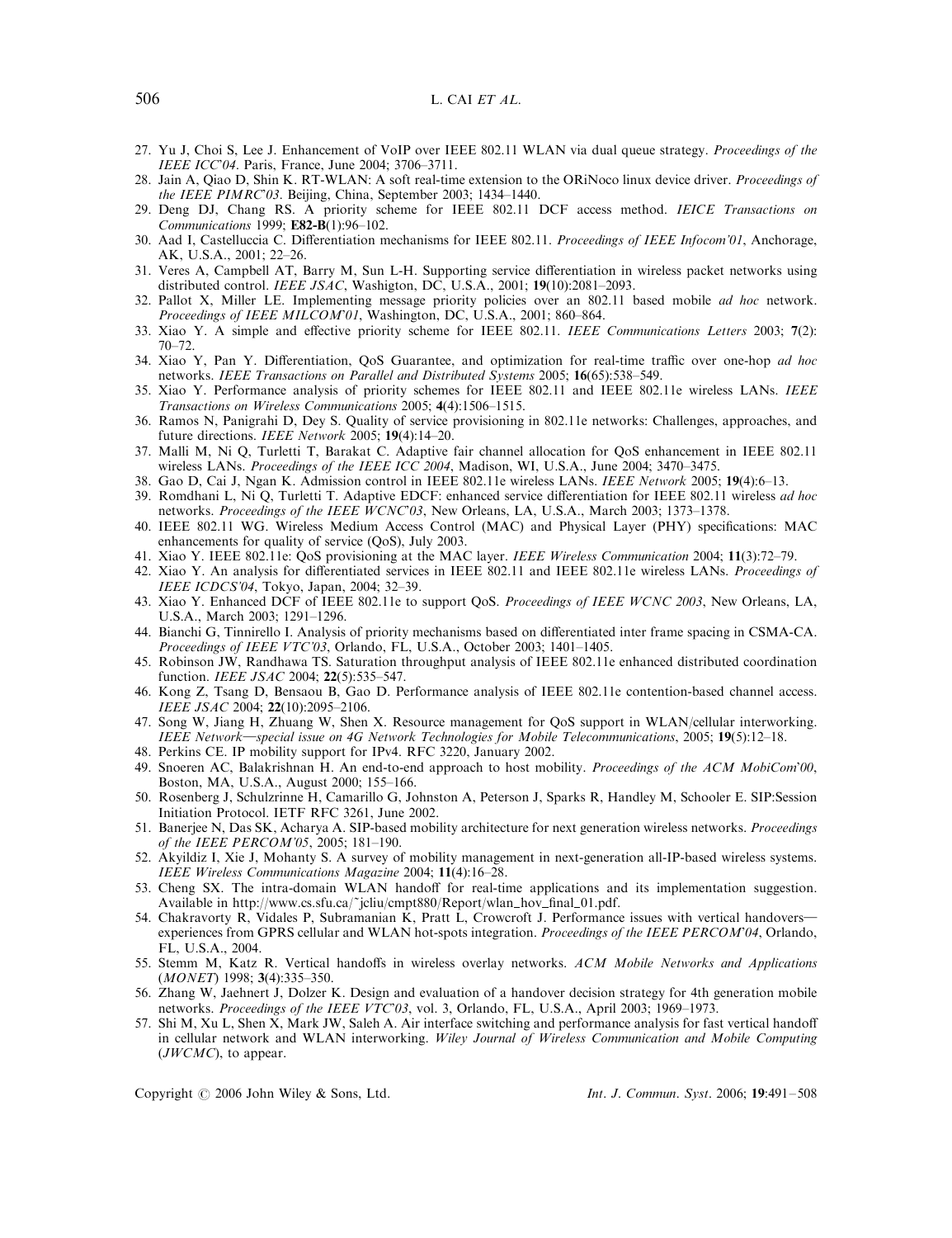- 58. Malki KE, Soliman H. Simultaneous bindings for mobile ipv6 fast handoffs. draft-elmalki-mobileip-bicastingv6-03, IETF Draft, October 2003.
- 59. Hsieh H, Sivakumar R. A transport layer approach for achieving aggregate bandwidths on multi-homed mobile hosts. *Proceedings of the ACM MobiCom'02*, Atlanta, GA, U.S.A., 2002; 83–94.
- 60. Ma L, Yu F, Leung V, Randhawa T. A new method to support UMTS/WLAN vertical handover using SCTP. Proceedings of the IEEE VTC'03, Orlando, FL, U.S.A., 2003; 44–51.
- 61. Rajavelsamy R, Jeedigunta V, Holur B, Choudhary M, Song O. Performance evaluation of VoIP over 3G-WLAN interworking system. IEEE WCNC'05, vol. 4, New Orleans, LA, U.S.A., 2005; 2312–2317.
- 62. Klein T, Han S. Assignment strategies for mobile data users in hierarchical overlay networks: performance of optimal and adaptive strategies. IEEE JSAC 2004; 22(5):849–861.

#### AUTHORS' BIOGRAPHIES



Lin Cai received her BSc degree in Computer Science from Nanjing University of Science and Technology, Nanjing, China, in 1996 and MASc degree in Electrical and Computer Engineering from the University of Waterloo, Waterloo, Canada, in 2005. She is currently working toward a PhD degree in the same field at the University of Waterloo. Her current research interests include network performance analysis and protocol design for multimedia applications over IP-based wireless networks.



Yang Xiao (SM'04) worked at Micro Linear as a MAC (Medium Access Control) architect involving the IEEE 802.11 standard enhancement work before he joined the Department of Computer Science at The University of Memphis in 2002. Dr Xiao was a voting member of the IEEE 802.11 Working Group from 2001 to 2004. He is a senior member of the IEEE. He currently serves as Editor-in-Chief for International Journal of Security and Networks (IJSN) and for International Journal of Sensor Networks (IJSNet). He serves as an Associate Editor or on Editorial Boards for the following refereed journals: International Journal of Communication Systems (Wiley), Wireless Communications and Mobile Computing (Wiley), EURASIP Journal on Wireless Communications and Networking, and International Journal of Wireless and Mobile Computing. He has served as a lead/sole Journal Guest Editor for five journals during 2004–2005: International Journal of Security and Networks,

EURASIP Journal on Wireless Communications and Networking, (Elsevier) Computer Communications Journal, (Wiley) Journal of Wireless Communications and Mobile Computing, and International Journal of Wireless and Mobile Computing. He serves as a referee for many funding agencies, as well as a panellist for the US NSF. His research areas include wireless networks and network security.



Xuemin (Sherman) Shen (M'97-SM'02) has been with the Department of Electrical and Computer Engineering, University of Waterloo, Canada, since October 1993, where he is a professor and the Associate Chair for Graduate Studies. His research focuses on mobility and resource management in interconnected wireless/wireline networks, UWB wireless communications systems, wireless security and ad hoc and sensor networks. He is a co-author of two books, and has published more than 200 papers and book chapters in wireless communications and networks, control, and filtering. He was Technical Co-Chair for the IEEE GLOBECOM'03, ISPAN'04, QShine'05 IEEE Broadnets'05 and WirelessCom'05, and is Special Track Chair of the 2005 IFIP Networking Conference. He serves as Associate Editor for IEEE Transactions on Wireless Communications, IEEE Transactions on Vehicular

Copyright  $\odot$  2006 John Wiley & Sons, Ltd. Int. J. Commun. Syst. 2006; 19:491–508